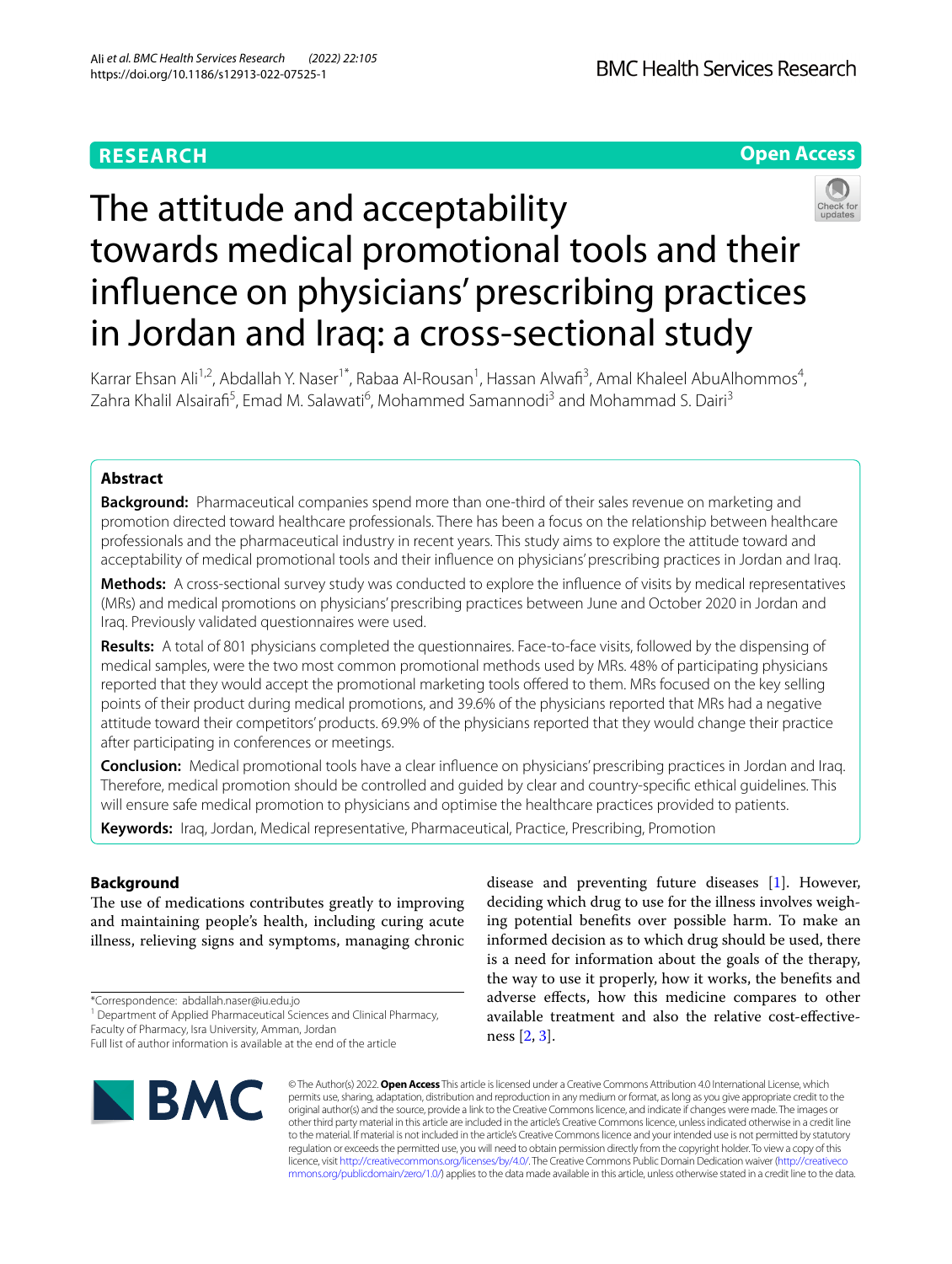Two main sectors serve the healthcare system in Jordan: the public and the private sector. A signifcant portion of the Jordanian population also receives healthcare through programmes led by the United Nations and nongovernmental humanitarian agencies.

Primary healthcare centres in Jordan provide various types of quick medical services, including vaccination, chronic disease management services, and maternity and child care [\[4](#page-8-3)]. Around 70% of the Jordanian population and 55% of the Kingdom's overall population are covered by health insurance. In 2012, the total healthcare expenditure reached 7.58% of the gross domestic product (GDP), with over 60% of the spending in the public sector [[4\]](#page-8-3).

The Iraqi healthcare system is mainly central, with a specifc proportion of government funding directed toward this sector yearly. According to the World Bank, the Iraqi government spending on healthcare increased from 2.7% of the GDP in 2003 to 8.4% in 2010 [[5,](#page-8-4) [6](#page-8-5)]. Despite this, only 3.6% of the Iraqi population are covered by health insurance and currently there is no health insurance system to serve the general public [[5\]](#page-8-4).

Physicians, pharmacists, and other healthcare professionals play a key role in prescribing appropriate medications and ensuring that they are used properly [\[7](#page-8-6)]. Due to growing concerns over medication safety, there has been a focus on the relationship between healthcare professionals and the pharmaceutical industry in recent years, particularly the infuence of the pharmaceutical industry on prescribing decisions due to various promotional methods that may affect prescribing patterns  $[8-10]$  $[8-10]$  $[8-10]$ . This efect can lead to less than optimal medication choices, which may sometimes adversely affect patient health [\[11](#page-8-9)].

Pharmaceutical companies spend more than one-third of their sales revenue on marketing and promotion to retain and maximise their market share [\[12\]](#page-8-10). Companies use several efective methods to promote their products, mainly through formularies and medical journals and presentation of new drugs at conferences and workshops. Other promotional tools used include sending medical representatives (MRs), online and direct mail contact with physicians, giving free drug samples to distribute to patients, and low-cost or high-cost gifts [[12,](#page-8-10) [13](#page-8-11)].

There is evidence that during related pharmaceutical advertising campaigns the rates of diagnosis of specifc conditions increase, but the question remains to what extent these conditions require medical treatment and whether the increase in diagnoses is due to benefts in the form of incentives provided by pharmaceutical companies [\[14](#page-8-12), [15\]](#page-8-13). If the threshold for diagnosis of a health condition shifts to include minor health problems, increased rates of diagnosis and treatment do not necessarily lead to health benefts [\[2](#page-8-1)]. A previous study in Jordan reported that the acceptance of pharmaceutical companies' gifts by physicians is at a high level, and statistically there is a substantial impact of pharmaceutical companies' gifts on physicians' prescribing behaviour and practices [[16\]](#page-9-0). Another study in Lebanon confrmed the fact that interactions between physicians and MRs are frequent. While these interactions may be benefcial, they can also negatively impact drug prescription and dispensing practices [[17\]](#page-9-1). In Iraq, a study found that Iraqi physicians accept various types of gifts, free samples and sponsored conference invitations from pharmaceutical companies, and this can impact physicians' prescribing practices and result in early acceptance of new medications based on promotional information, even in the absence of clinical evidence about the drug's safety and efficacy. This unethical interaction between physicians and pharmaceutical companies may have a negative efect on physicians' prescribing practices and, in turn, may result in unwanted consequences for the patients and may negatively afect patients' health [[18](#page-9-2)].

The aims of this study is to explore the attitude toward and acceptability of medical promotional tools and their infuence on physicians' prescribing practices. Additionally, this study will explore the characteristics of medical promotion provided by pharmaceutical companies through their MRs to physicians in Jordan and Iraq.

#### **Methods**

## **Study design**

A cross-sectional survey using a self-administered questionnaire was conducted for the period between June and October 2020 in Jordan and Iraq.

## **Sampling strategy**

Practising physicians in public and private health facilities who were willing to participate in the study formed the study population. A convenience sampling technique was used to recruit eligible participants. This is a nonprobability sampling technique in which participants (physicians) from the target population who meet the inclusion criteria of the study and who are easily accessible due to availability at a given time, geographical proximity, or willingness to participate in the study are included.

## **Participants' recruitment**

Practising physicians were approached and requested to participate in the study. In order to increase the number of participants in this study, two recruitment procedures were applied. The questionnaire tool was distributed face-to-face by visiting physicians at their practice site (clinics or hospitals) and through an online survey link (Qualtrics survey software), which was sent to their email addresses. The two procedures enhanced our ability to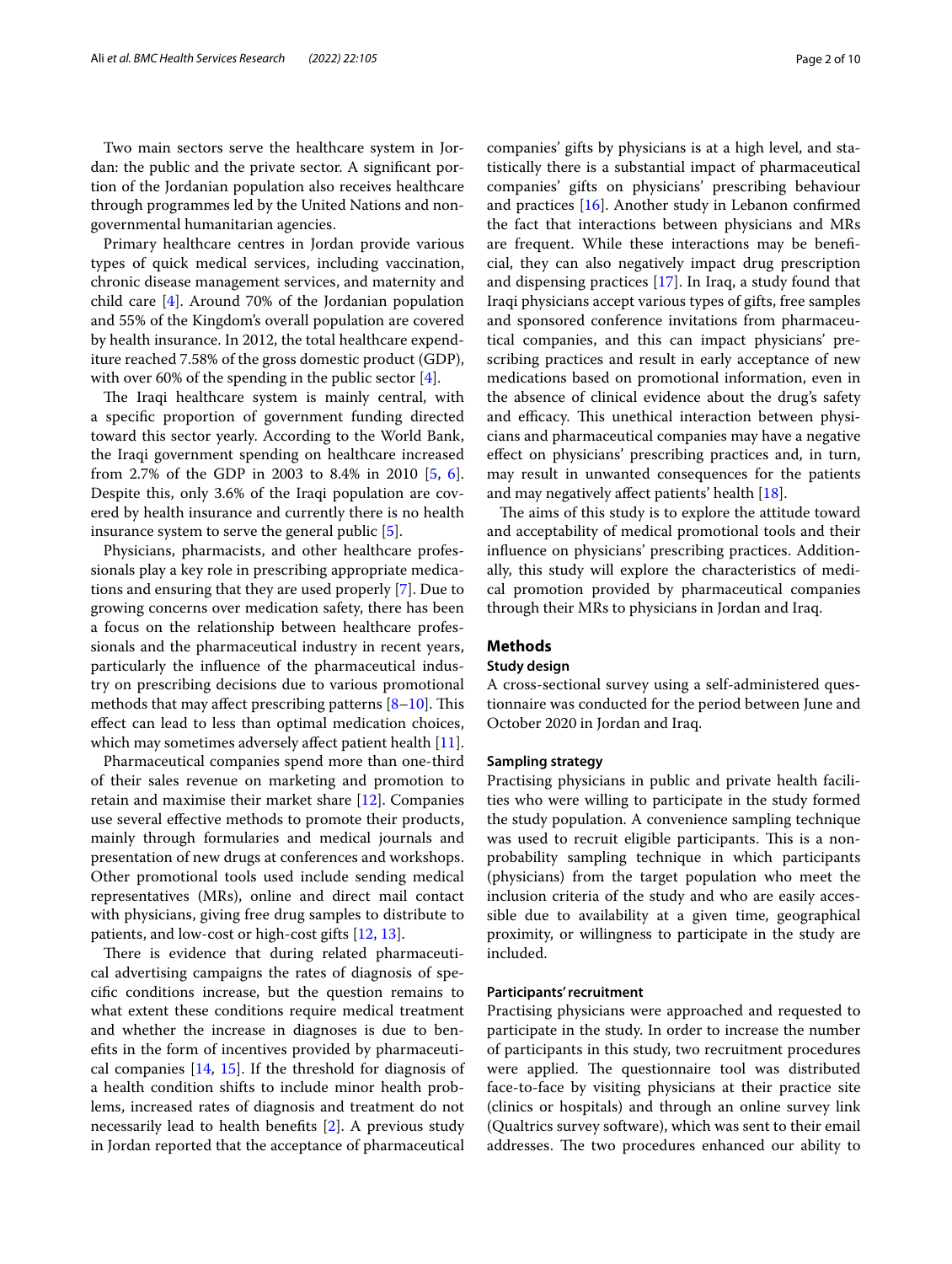recruit physicians who are difficult to reach/invite due to time constraints or geographical distance. The questionnaire was administered to the physicians who agreed to participate after explaining the study's objectives. A participants' information sheet was provided for further clarifcation of the study. In addition, they were informed that completing the questionnaire was considered written consent to take part in the study.

## **The questionnaire tool**

Previously validated questionnaires developed by Workneh et al. (2016) and Khazzaka (2019) were used in this study to explore the characteristics of medical promotion and the infuence of MRs on the prescribing practice of physicians  $[15, 19]$  $[15, 19]$  $[15, 19]$  $[15, 19]$ . The use of a pre-existing questionnaire had the advantage of using a validated and tested instrument, which increased its reliability. In addition, it allowed comparison between diferent study populations. The questionnaire tool adopted from Khazzaka was previously pre-tested in the original study on 29 physicians from two hospitals in Lebanon to assess whether the questionnaire tool was flled out properly, understood, and whether the questions refected the main points they were trying to cover and addressed their objectives. This pilot study confrmed that the questions were clear and easy to understand. However, details about the validity of the other questionnaire tool developed by Workneh et al. were not meniotned in the original study.

The questionnaire tool comprised nine sections: demographics and practice characteristics (5 items, multiple choice questions (MCQ) format), frequency of visits and length of discussions between drug promoter and physicians in the last 12months (3 items, MCQ format), frequency and kinds of marketing promotional tools ofered to physicians (3 items, one 5-point Likert scale ranging from never to always and two items in MCQ format), characteristics of drug information provided by MRs (2 items, one 5-point Likert scale ranging from never to always and one item in MCQ format), area of focus and attitude of MRs regarding competitors' products (2 items, MCQ format), references used by physicians in case of problem during prescribing (1 item, MCQ format), pharmaceutical marketing strategies' infuence on physicians' prescribing patterns (11 items, 5-point Likert scale ranging from never to always), prescribing practices (2 items, yes/no format), and gift acceptance and ethical norms (9 items, yes/no format).

The forward and backward translation technique was used for translation of the study questionnaire into the Arabic language. The forward translation focused on conceptual translation and was completed by two pharmacists independently whose frst language was Arabic. The final Arabic version that was established through

the forward translation was followed by a backward translation. Finally, the back-translated draft of the questionnaire was compared to the original questionnaire developed by Workneh et al. and Khazzaka. This was followed by a pilot study on 20 physicians in Jordan and Iraq, who were asked to complete the questionnaire tool face-to-face and were asked if any of the questions were considered unacceptable or offensive or difficult to understand; they confrmed that the questions were easy to understand and refected the study objectives.

## **Sample size**

Based on the latest available statistics in Jordan and Iraq and assuming that the total number of registered physicians was approximately 30,000 in each country, using a confdence interval of 95%, standard deviation of 0.5, and margin of error of 5%, the minimum required sample size was 380 physicians from each country. A total of 801 physicians completed the questionnaire in this study. Of these, 401 were Jordanian and 400 were Iraqi physicians.

## **Statistical analysis**

Study data were analysed using statistical package for social sciences (SPSS) software, version 25. Continuous data were reported as mean  $(\mu) \pm SD$ . Categorical data were used to describe the participants' basic demographic information and reported as frequencies and percentages. Chi-square test and Fisher's test (less than 10 observations) were applied to compare the attitude of physicians in Jordan and Iraq and the level of signifcance was predetermined as 5%.

#### **Results**

#### **Characteristics of study participants**

A total of 850 physicians were approached during the study period, of which a total of 801 physicians completed the questionnaire (response rate 94.2%). Of these, 401 were Jordanian and 400 were Iraqi physicians (Table  $1$ ). The mean age of the study participants was 45.9 years (SD: 10.4). The majority of the respondents were male  $(68.0\%)$ . The highest proportion of the participants were specialist physicians (74.4%) with more than 10years' experience (66.7%) working in both public and private clinics (57.1%) and who used mainly medical textbooks (51.3%) followed by academic journals (44.9%) when experiencing problems when prescribing. For further details, refer to Table [1.](#page-3-0)

## **Frequency of visits and promotional methods**

As shown in Table [2,](#page-3-1) most of the physicians reported that the frequency of MR visits to their clinics or healthcare centres was at least once weekly and up to 2–3 times per week (31.0 and 26.1%, respectively), spending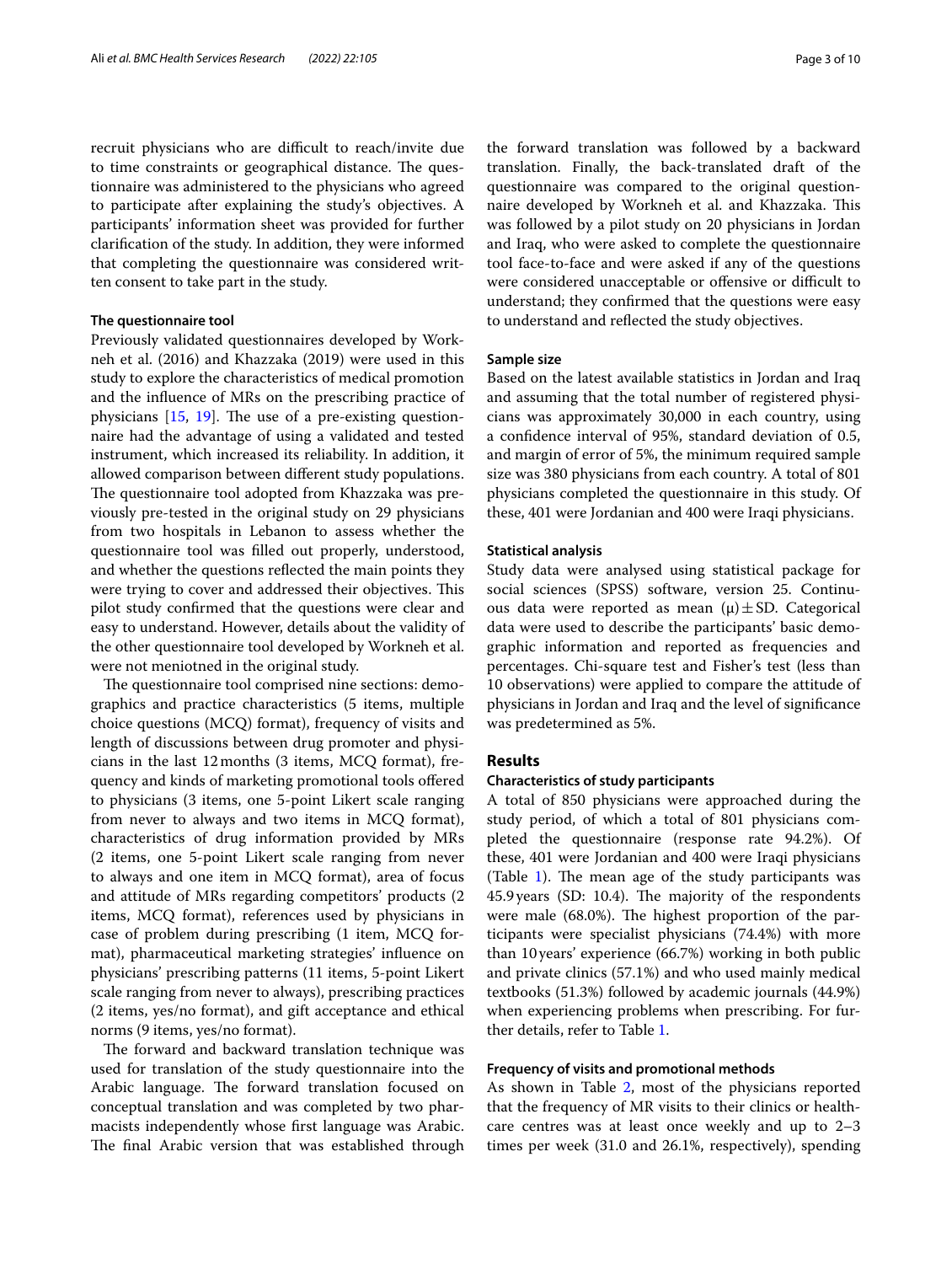# <span id="page-3-0"></span>**Table 1** Demographic and practice characteristics of study participants

| Variable                                                                                                                            | Overall $(n=801)$ | Jordan $(n=401)$ | Iraq ( $n=400$ ) | P-value |
|-------------------------------------------------------------------------------------------------------------------------------------|-------------------|------------------|------------------|---------|
| Age (years) (mean (SD))                                                                                                             | 45.9 (10.4)       | 45.1(9.2)        | 46.6(11.5)       | 0.037   |
| Gender                                                                                                                              |                   |                  |                  |         |
| Males                                                                                                                               | 545 (68.0%)       | 274 (68.3%)      | 271 (67.8%)      | 0.460   |
| Years of experience                                                                                                                 |                   |                  |                  |         |
| Less than 5 years                                                                                                                   | 89 (11.1%)        | 30 (7.5%)        | 59 (14.8%)       | 0.004   |
| $6 - 10$ years                                                                                                                      | 178 (22.2%)       | 96 (23.9%)       | 82 (20.5%)       |         |
| More than 10 years                                                                                                                  | 534 (66.7%)       | 275 (68.6%)      | 259 (64.8%)      |         |
| <b>Oualification</b>                                                                                                                |                   |                  |                  |         |
| General practitioner                                                                                                                | 205 (25.6%)       | 69 (17.2%)       | 136 (34.0%)      | 0.000   |
| Specialist                                                                                                                          | 596 (74.4%)       | 332 (82.8%)      | 264 (66.0%)      |         |
| <b>Practice site</b>                                                                                                                |                   |                  |                  |         |
| Public healthcare                                                                                                                   | 144 (18.0%)       | 54 (13.5%)       | 90 (22.5%)       | 0.003   |
| Private clinic                                                                                                                      | 200 (25.0%)       | 111 (27.7%)      | 89 (22.2%)       |         |
| Both                                                                                                                                | 457 (57.1%)       | 236 (58.8%)      | 221 (55.3%)      |         |
| References used by healthcare professionals during their daily life practices for prescribing: (more than one answer can be chosen) |                   |                  |                  |         |
| Consultation of drug promoters                                                                                                      | 120 (15.0%)       | 31 (7.7%)        | 89 (22.3%)       | 0.000   |
| Pharmaceutical company drug guides                                                                                                  | 277 (34.5%)       | 105 (26.1%)      | 172 (43.0%)      |         |
| Medical text books                                                                                                                  | 411 (51.3%)       | 177 (44.1%)      | 234 (58.5%)      |         |
| Academic journals                                                                                                                   | 360 (44.9%)       | 167 (41.6%)      | 193 (48.4%)      |         |
| Consultation with specialist doctor                                                                                                 | 230 (28.7%)       | 91 (22.7%)       | 139 (34.8%)      |         |
| Consultation with other GPs                                                                                                         | 129 (16.1%)       | 66 (16.4%)       | 63 (15.8%)       |         |

# <span id="page-3-1"></span>**Table 2** Characteristics of pharmaceutical promotion

| Variable                                                                                                 | Overall     | Jordan      | Iraq         | P-value |
|----------------------------------------------------------------------------------------------------------|-------------|-------------|--------------|---------|
| How many times do MRs visit you for drug promotions?                                                     |             |             |              |         |
| Daily                                                                                                    | 117 (14.6%) | 11(2.7%)    | 106 (26.5%)  | 0.000   |
| One time per week                                                                                        | 248 (31.0%) | 135 (33.7%) | 113 (28.2%)  |         |
| $2 - 3$ times per week                                                                                   | 209 (26.1%) | 133 (33.2%) | 76 (19.0%)   |         |
| 2 times per month                                                                                        | 135 (16.9%) | 51 (12.7%)  | 84 (21.0%)   |         |
| Occasionally                                                                                             | 85 (10.6%)  | 64 (16.0%)  | 21 (5.3%)    |         |
| Never <sup>a</sup>                                                                                       | $7(0.9\%)$  | 7(1.7%)     | $\mathbf{0}$ |         |
| What is the length of the discussion during their drug promotion (in minutes): $(n=799)$                 |             |             |              |         |
| Less than or equal to 10 minutes                                                                         | 378 (47.2%) | 172 (42.9%) | 206 (51.5%)  | 0.019   |
| $11 - 20$ minutes                                                                                        | 370 (46.2%) | 195 (48.6%) | 175 (43.8%)  |         |
| More than or equal to 21 minutes                                                                         | 51 (6.4%)   | 32 (8.0%)   | 19 (4.8%)    |         |
| What are the promotional methods used by MRs during their visits? (more than one answer could be chosen) |             |             |              |         |
| Face-to-face visits                                                                                      | 613 (76.5%) | 281 (70.1%) | 332 (83.0%)  | 0.000   |
| Using brochures and stickers                                                                             | 330 (41.1%) | 192 (47.9%) | 138 (34.6%)  | 0.000   |
| Using medical samples                                                                                    | 421 (52.6%) | 202 (50.4%) | 219 (54.8%)  | 0.229   |
| Using electronic materials                                                                               | 165 (20.6%) | 74 (18.5%)  | 91 (22.8%)   | 0.133   |
| Referring to different articles                                                                          | 114 (14.1%) | 76 (19.0%)  | 38 (9.6%)    | 0.000   |
| Participating in new product launches                                                                    | 105 (13.1%) | 44 (11.0%)  | 61 (15.3%)   | 0.073   |
| Participating in company cycle meetings                                                                  | 75 (9.4%)   | 43 (10.7%)  | 32 (8.0%)    | 0.186   |

<sup>a</sup> Fisher test was applied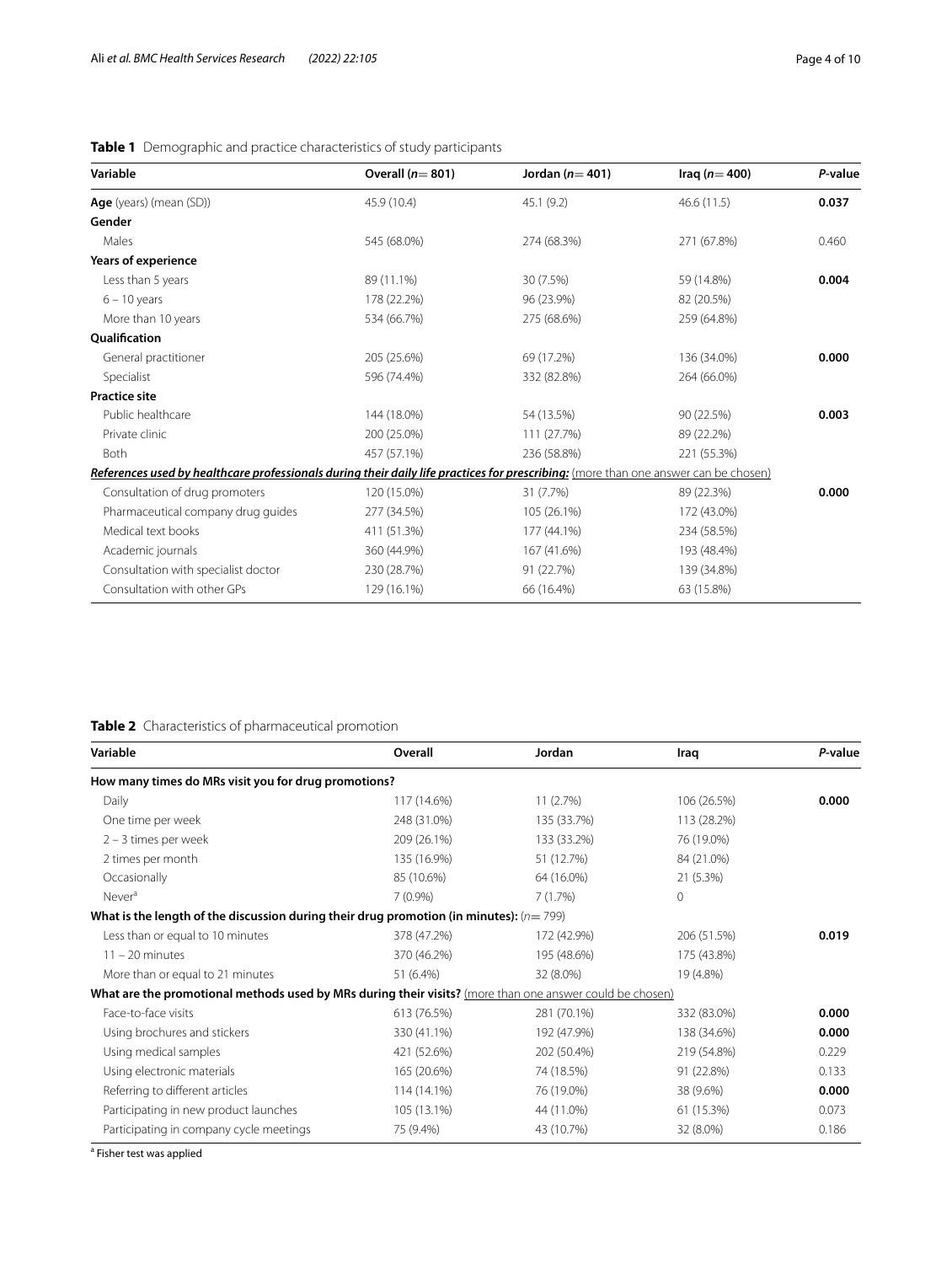"less than or equal to 10 minutes" and "11 to 20 minutes" during their drug promotion visits (47.2 and 46.2%, respectively). Face-to-face meetings (76.5%) followed by medical samples (52.6%) were the two promotional methods most commonly used by MRs during their visits. There was a statistically significant difference regarding the use of promotional methods between Jordan and Iraq. Face-to face visits were more commonly reported in Iraq  $(p<0.001)$ , while using brochures and stickers and referring to diferent articles were more common in Jordan ( $p < 0.001$ ).

Pharmaceutical promotion was not consistent between Jordan and Iraq. Frequency of visits by MRs, length of MR visits and type of promotional methods used in Jordan and Iraq were not the same and difered signifcantly  $(p < 0.01)$ .

## **Kinds of marketing promotional tools**

Table [3](#page-4-0) shows that 48.1% of the participating physicians reported that they would accept the marketing promotional tools offered to them. The vast majority of the participating physicians (86.8%) reported that they received marketing promotional tools from MRs during their visits. The most commonly offered marketing promotional tools were drug samples (63.2%), coffee cups (31.7%), and invitations for lectures accompanied by dinner (28.0%). For further details, refer to Table [3](#page-4-0).

There was no statistically significant difference in terms of physicians' attitude toward accepting marketing promotional tools ofered by MRs in Jordan and Iraq

<span id="page-4-0"></span>**Table 3** Characteristics of promotional tools used in pharmaceutical promotion

| Variable                                                                                    | Overall     | Jordan                              | Iraq        | P-value |
|---------------------------------------------------------------------------------------------|-------------|-------------------------------------|-------------|---------|
| Do you accept marketing promotional tools offered by MRs?                                   |             |                                     |             |         |
| Yes                                                                                         |             | 385 (48.1%) 185 (46.1%) 200 (50.0%) |             | 0.274   |
| Frequency of marketing promotional tools offered by MRs:                                    |             |                                     |             |         |
| Always                                                                                      | 37 (4.6%)   | 14 (3.5%)                           | 23 (5.8%)   | 0.000   |
| Frequently                                                                                  |             | 225 (28.1%) 77 (19.2%)              | 148 (37.0%) |         |
| Occasionally                                                                                |             | 249 (31.1%) 133 (33.2%)             | 116 (29.0%) |         |
| Rarely                                                                                      | 184 (23.0%) | 104 (25.9%)                         | 80 (20.0%)  |         |
| Never                                                                                       |             | 106 (13.2%) 73 (18.2%)              | 33 (8.3%)   |         |
| Kind of marketing promotional tools offered by MRs: (more than<br>one answer can be chosen) |             |                                     |             |         |
| Lectures accom-<br>panied by dinner<br>invitation                                           |             | 224 (28.0%) 93 (23.2%)              | 131 (32.8%) | 0.003   |
| Drug samples                                                                                | 506 (63.2%) | 238 (59.4%)                         | 268 (67.0%) | 0.025   |
| Stationery                                                                                  | 59 (7.4%)   | 32 (8.0%)                           | 27 (6.8%)   | 0.505   |
| Coffee cups                                                                                 | 254 (31.7%) | 137 (34.2%)                         | 117 (29.3%) | 0.135   |
| Sponsored educa-<br>tion                                                                    | 176 (22.0%) | 87 (21.6%)                          | 89 (22.3%)  | 0.839   |

diference between Jordan and Iraq in terms of the frequency of ofering marketing promotional tools and the specific types of promotional tools offered ( $p$  < 0.05).

## **Type and accuracy of MR information**

More than half of the participating physicians reported that MRs mainly focus on the price and the brand name of the product during their medical promotion. Nearly half (48.8%) of the participating physicians reported that MRs were frequently accurate in the information they presented during medical promotions. For further details, refer to Table S[1.](#page-8-14)

When we asked the participating physicians about what type of information MRs focus on during their medical promotions, we found that in Jordan and Iraq there was no signifcant diference in terms of providing information about brand name of the product, drug interaction, and treatment precautions  $(p>0.05)$ , which highlights that these were important points discussed during medical promotions regardless of the diferences between the two countries. However, in terms of other types of medical promotion, we found that there was a statistical difference between the two countries  $(p < 0.05)$ . Additionally, the accuracy of providing this information by MRs differed significantly and was higher in Jordan ( $p < 0.05$ ).

#### **Attitudes of medical representatives**

According to most of the physicians who participated in the study, most MRs focused on the key selling points of their product (38.7%) during medical promotions. Additionally, 39.6% of the physicians reported that MRs had a negative attitude toward their competitors' products, while 30.5% were neutral. For further details, refer to Table [S2](#page-8-14).

When we asked about the focus of MRs during their medical promotions in Jordan and Iraq, we found that their focus was not the same, and the key messages during their visits to physicians difered signifcantly between the two countries ( $p < 0.05$ ). In Jordan, MRs were more oriented toward the selling points of their product and the formulation advantage, whereas in Iraq, the MRs were more oriented toward the diferential advantage and the scientific background  $(p < 0.05)$ .

Regarding the attitude of MRs toward competitors' products, there was a signifcant diference between the two countries. In Jordan, nearly 50% of the physicians surveyed reported that all or most of the MRs have a negative attitude toward competitors' products.

## **Infuence of marketing strategies on prescribing practices**

MR visits, offering drug samples, sales calls made by pharmaceutical companies, promotional drug brochures,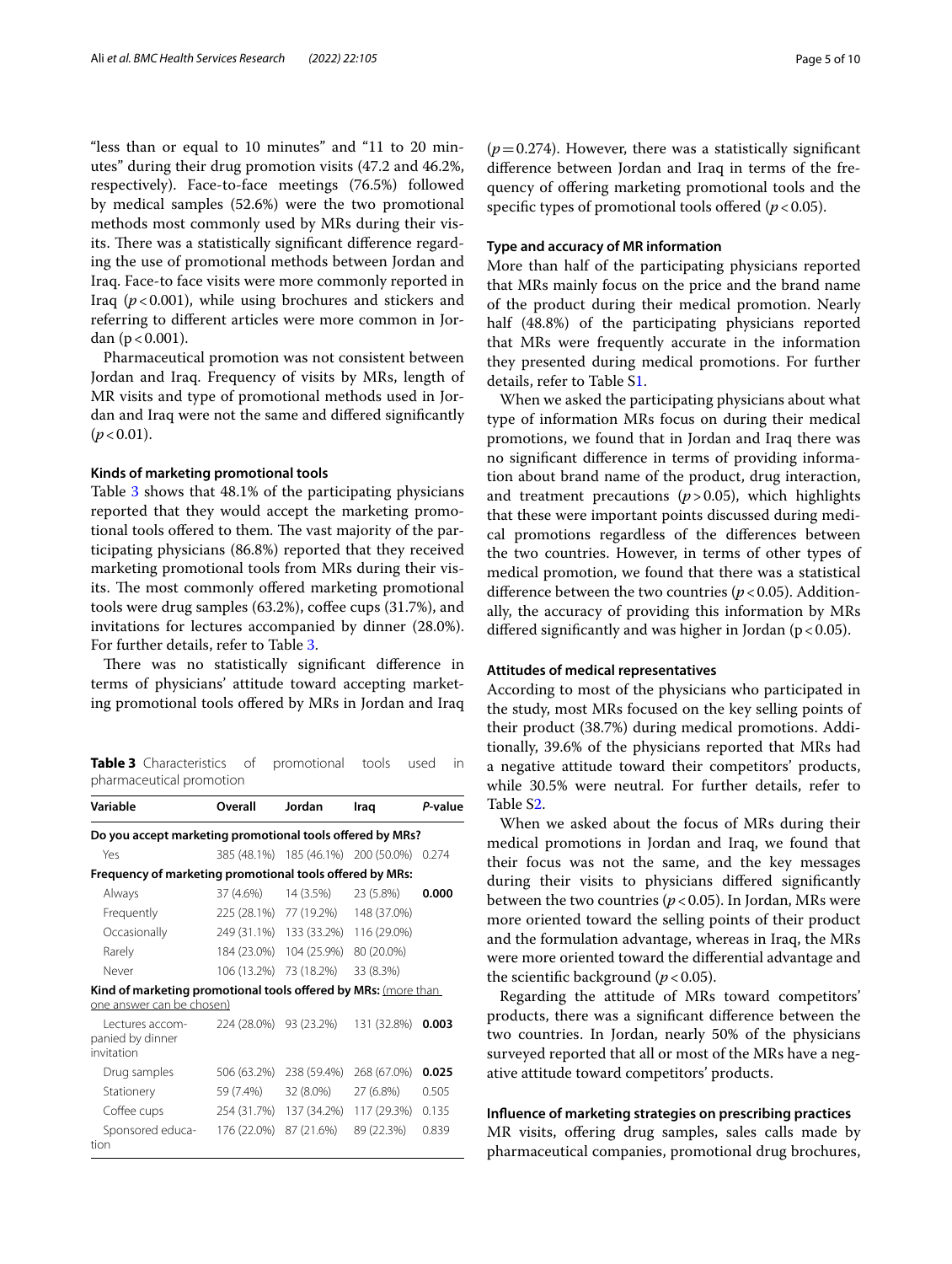medical equipment (gifts), and travel sponsorship, conferences or sponsorship for personal tours are the most commonly reported marketing strategies that have an infuence on physicians' prescribing practices compared to other strategies.

Among the diferent marketing strategies that pharmaceutical companies use to infuence physicians' prescribing practices, the most infuencing tool, as reported by physicians, was visits by MRs. Fig. [1](#page-5-0) illustrates the proportion of physicians who are infuenced by diferent marketing strategies implemented by pharmaceutical companies.

## **Acceptance of marketing strategies**

Table S[3](#page-8-14) shows physicians' attitudes toward accepting a shift in their prescribing practices from one company to another: 69.2% reported that they would follow this practice "if both drugs were generic". Around 70% of the physicians reported that they would change their clinical practice after participating in conferences or attending meetings. The majority of physicians (77.6%) reported that they would accept low-cost gifts (pens, magnets, mouse pads) for drug promotion from pharmaceutical companies. However, 52.6% did not recommend the

Around half of the physicians (47.9%) reported that they think that recreational gifts (high-cost, such as laptops, mobiles and LCDs) are justifable in drug promotion. However, 49.7% of them could not justify the continuous supply of high-cost gifts to the physician on a regular basis (at every visit) by the MR. Around 81.9% of the physicians agreed that pharmaceutical companies could invite doctors to international congresses.

More than half of the physicians (54.2%) reported that they used free medical samples to treat their patients. The majority (92.0%) of the physicians reported that there was a need for a strengthening of ethical standards to control the interaction between physicians and the pharmaceutical industry, and that MRs should have credentials of professional and ethical capability to execute their profession (97.0%). Additionally, 96.3% of the physicians reported that they consider it right to regulate the number of visits by MRs to physicians. For further details, refer to Table S[3.](#page-8-14)

Regarding the infuence of medical promotion and other promotional activities of pharmaceutical

<span id="page-5-0"></span>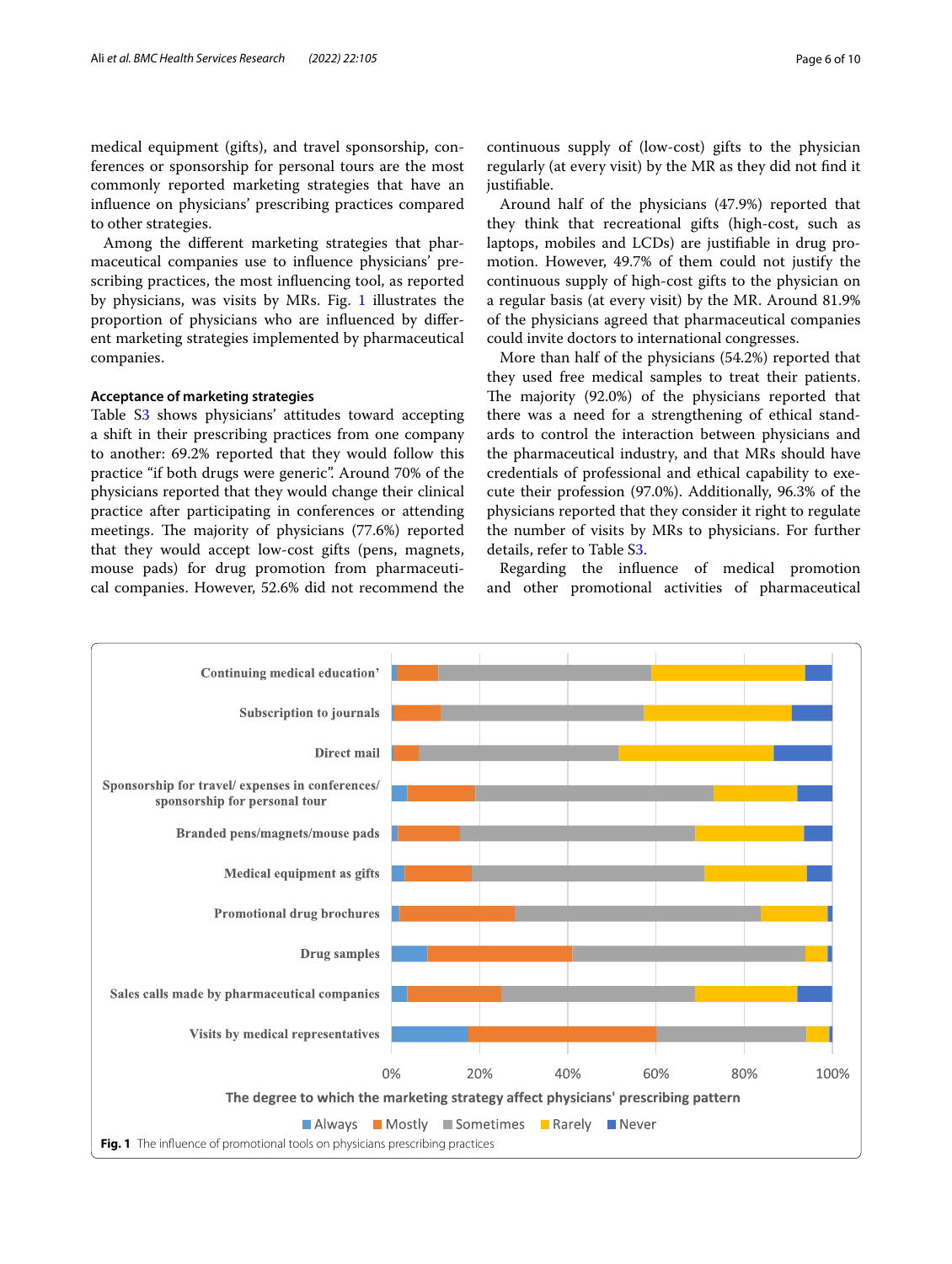companies on physicians' practices, there was a signifcant diference between Jordan and Iraq in terms of shifting drug prescribing from one company to another (if both drugs are generic), acceptance of low- and highcost gifts, and usage pattern of medical samples  $(p < 0.01)$ . However, there was no statistically signifcant diference between physicians in Jordan and Iraq in terms of changing their clinical practice after attending meetings or conferences ( $p = 0.499$ ).

Despite the fact that in both Jordan and Iraq the majority of participating physicians agreed on the need for a strengthening of ethical standards to control the interaction between physicians and pharmaceutical companies, the necessity of certifying MRs' professional and ethical capabilities, and regulating number of MR visits, these attitudes were not the same in the two countries and differed signifcantly. In Jordan, they were more interested in strengthening of ethical standards, while in Iraq they were more interested in certifying MRs and regulating number of MR visits  $(p < 0.01)$ .

## **Discussion**

Pharmaceutical companies in Jordan and Iraq, as in almost all countries, urge physicians to prescribe their pharmaceutical products due to the increasing number of pharmaceutical companies and the intense competition between them. The marketing efforts by MRs and other advertising tools are considered the main factor infuencing physicians' prescribing practices. Previous studies have found a direct correlation between pharmaceutical promotional tools and physicians' prescribing practices [[13,](#page-8-11) [16](#page-9-0), [18](#page-9-2), [20,](#page-9-4) [21](#page-9-5)].

Our study confrmed the fndings of previous studies and found that physicians are infuenced by pharmaceutical companies' promotional techniques to prescribe promoted drugs. Over two-thirds (69.2%) of the participating physicians reported that MRs have an impact on physicians' prescribing practices. In 2014, an Iraqi study reported that 77% of physicians preferred to prescribe newer medications presented to them by MRs [\[18\]](#page-9-2). A previous study in Yemen found that the majority of the physicians believed that they were under marketing pressure to prescribe certain medicines due to the promotional methods used by pharmaceutical companies [[14\]](#page-8-12). Similar fndings were reported in previous studies conducted in other countries such as Turkey, United Kingdom, and the United States [[20,](#page-9-4) [22](#page-9-6)[–24](#page-9-7)]. Physicians practice characteristics including working in primary healthcare centres (and having high work load) and having 5years of experience or lower were important predictors that afected physicians prescribing practices significantly [[20](#page-9-4)].

MRs receive one-third of total marketing expenses and are considered the key promotional tool of the pharmaceutical industry [[12\]](#page-8-10). Previous literature has reported that physicians consider MRs as "information providers"; however, in this study, the participating physicians reported the use of medical textbooks and academic journals as references in case of problems during prescribing, and said that they considered MRs to be information providers for new drugs. A previous study that was conducted in Turkey reported that there is a lack of continuous medical education provided by the public sector to practicing physicians, and 53.0% of the participating physicians reported that they only participated in in training courses of pharmaceutical companies [\[20](#page-9-4)]. This increases physicians' reliance on information provided by pharmaceutical companies solely. Commercial information makes up provided by pharmaceutical companies for the lack of training in healthcare services, and this is even more common in developing countries where the drug industry influence is greater  $[25, 26]$  $[25, 26]$  $[25, 26]$ . This source of information could lead to poor prescribing habits if implemented improperly [\[27,](#page-9-10) [28](#page-9-11)].

Our study shows that visits of MRs (face-to-face visits) (76.5%) are the main promotional tool that infuence physicians' prescribing practices due to the relationship built between physicians and MRs. Additionally, most of them reported their preference for receiving information directly from MRs and having discussions and interactions. They also used the new medication directly after they had compared it with other products and possessed evidence about it. This was clearly demonstrated when the frequency of visits by MRs was high and on monthly basis [\[20\]](#page-9-4). Our fndings confrmed this and found that frequent MR visits certainly afect physicians' prescribing practices. This could be due to the fact that face-to-face visits encourage reliability and trust [\[20](#page-9-4)]. Physicians are also concerned about patients' safety and a face-to-face explanation may give them more reassurance about the new product. Nonetheless, some studies have shown that MRs have a minimal efect on physicians' prescribing practices in the US and some European countries. They have reported that the efect of MRs on the prescribing practices of physicians might be minimal or absent [\[29](#page-9-12)]. These results may indicate different influences due to the diferences in the healthcare systems and regulations that guide prescribing and promotion of medical products between diferent countries [\[12](#page-8-10), [13,](#page-8-11) [18\]](#page-9-2).

Regarding gift acceptance, it has been shown that most physicians (86.8%) have received marketing promotional tools from MRs during their visits; a large number of physicians (63.2%) claimed to have accepted gifts and marketing tools, mainly drug samples to use with their patients or as a reminder, which confrms the results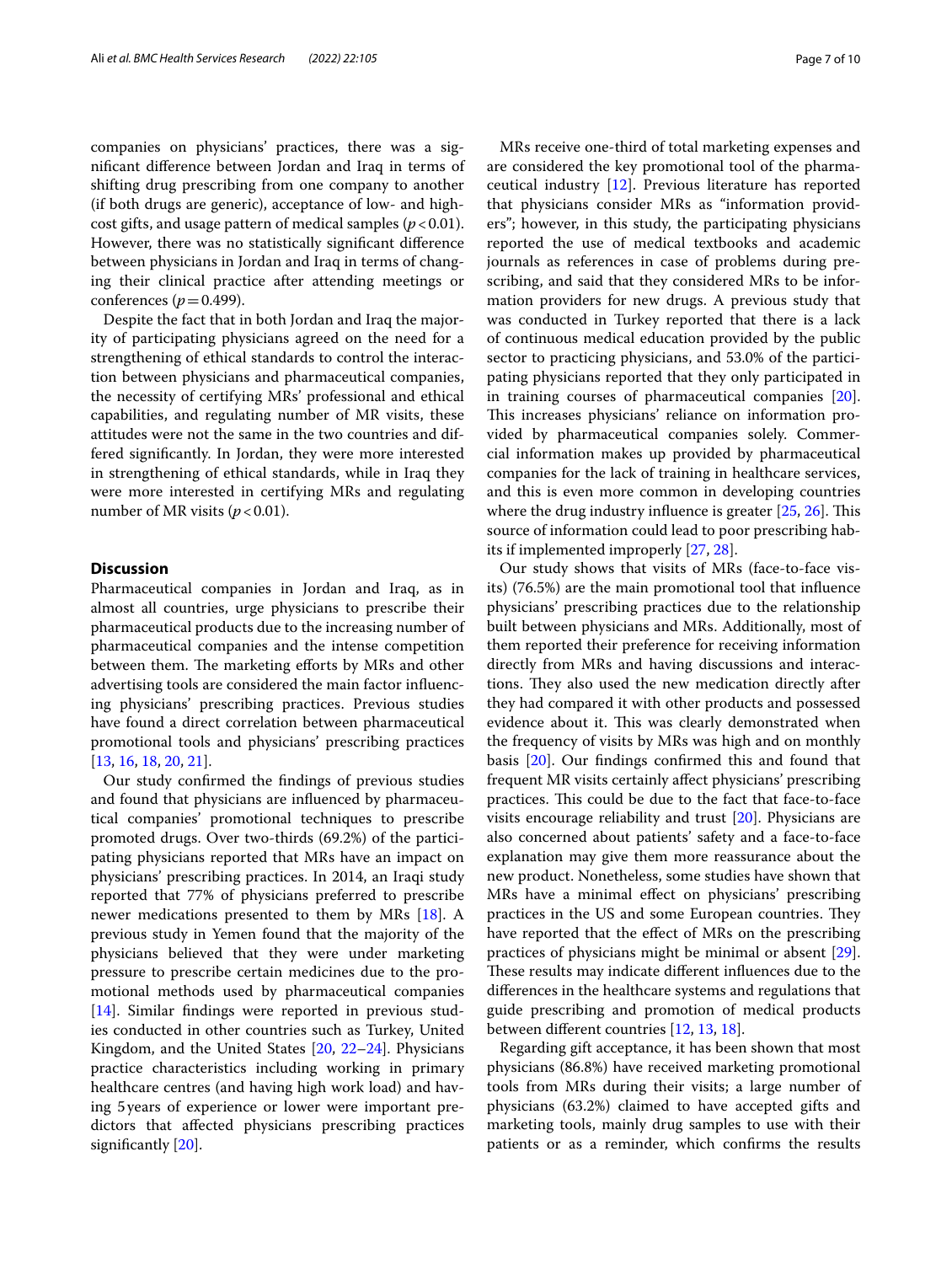of previous studies. A previous study in the United States reported that 61% of the participating physicians received meals, tickets to entertainment events, or free travel from pharmaceutical companies, and 13% received various types of beneft including fnancial incentive [\[30](#page-9-13)]. A recent study in Sudan showed that 91.2% of the participating physicians received drug samples and considered that receiving them was ethically acceptable and a beneft for their patients who cannot afford the medicines  $[12, 12]$  $[12, 12]$ [18,](#page-9-2) [19,](#page-9-3) [31](#page-9-14)].

Concerning gifts with a high cost, this study showed that just over half of Jordanian and Iraqi physicians consider their acceptance as unethical (52.1%). The same applies to the continuous supply of high-cost gifts (49.7%). In a previous study in Lebanon, 74.8% of the participating physicians considered the acceptance of expensive gifts inappropriate and unethical, and in Libya, only 10% of physicians were comfortable with accepting such gifts. It is very important to mention that gifts, whether they are cheap or expensive, cost the pharmaceutical company money that surely will be added to the price of the medication [[18](#page-9-2), [19,](#page-9-3) [31](#page-9-14)].

The vast majority (92.0%) of the physicians in our study mentioned that there is a need to strengthen ethical norms to regulate the physician-pharmaceutical industry interaction, and that MRs should have professional and ethical certifcation to practise their profession [\[32](#page-9-15)]. This confirms a study in India, where 80.2% of physicians thought the same  $[33]$  $[33]$ . This view should inform pharmaceutical companies that their relationships with physicians must be modifed, because while many physicians admit that gifts and frequent MR visits are considered to be an expression of appreciation, they also infuence the prescribing of specific products. This is important in Middle Eastern and low socioeconomic countries where physicians' salaries are not good. Therefore, the influence of pharmaceutical companies and their gifts may be observed even more [[34](#page-9-17)].

Continuing medical education conferences and free medical samples also produce a positive and signifcant impact on preference for particular pharmaceutical companies' products. Such products may provide fnancial benefts to patients and may help patients who cannot pay for their drugs. Physicians are aware that receiving free medical samples impacts their prescribing practices. However, they believe that drug samples are ethical if they beneft the patients [\[12](#page-8-10), [18\]](#page-9-2). Additionally, 96.3% of the physicians reported that the number of visits of MRs to physicians should be regulated to cause less inconvenience, not exhaust the physicians in terms of taking up a lot of their time, reduce the high number of weekly visits, and restrict discussions on topics not related to the matter in hand.

In our study, 69.9% of the physicians reported that they would change their clinical practice after participating in conferences or meetings, and 81.9% of them agreed that pharmaceutical companies can invite physicians to international congresses. In 2014, a study in Peru reported that 88% of respondents believed that receiving gifts and attending lunches sponsored by pharmaceutical frms did not afect their prescribing practices [[35\]](#page-9-18).

About 40% of the participating physicians in this study reported that MRs had a negative attitude toward competitors' products, compared to 30.5% who were neutral. A negative attitude toward competitors' products could be defned as ignoring the advantages and only paying attention to the weaknesses of competitive products. Although it is not clear whether the MRs' attitude toward competitors afects prescribing practices, physicians confrmed that a positive reaction and mutual respect between competing MRs led to a positive view of the companies and their products.

Based on the fndings of our study, it is recommended that laws should be structured to include ethical guidelines for drug promotion, enabling monitoring and encouraging compliance by pharmaceutical companies. This will ensure that medical promotion provided by pharmaceutical companies is solely aimed at providing physicians with the latest information on pharmaceutical products available in the market and their most suitable indications, without infuencing their prescribing practices. This would lead to better health outcomes for the patients. Ethical training for MRs is always recommended, with more focus on ethical courses during pharmacy undergraduate studies. Additionally, it is important to have more implementation of medical and clinical guidelines, which makes the margin for choosing diferent brands of medications very narrow, therefore leading to more safety and better outcomes.

There are a limited number of studies that have addressed this topic globally, and very few of them have been in Middle Eastern countries. This study is among the frst in the Middle East region to explore the acceptability of medical promotion tools and their influence on physicians' prescribing practices. This study examined the characteristics of medical promotion provided by pharmaceutical companies through their MRs to physicians in Jordan and Iraq. It provides detailed information about the characteristics of medical promotion in Jordan and Iraq and its infuence on physicians' prescribing practices. We did not restrict our sample to physicians working in specifc healthcare settings or specific specialities. However, this study does have some limitations. Military physicians were not included in this study due to restricted access. In addition, the use of convenience sampling might have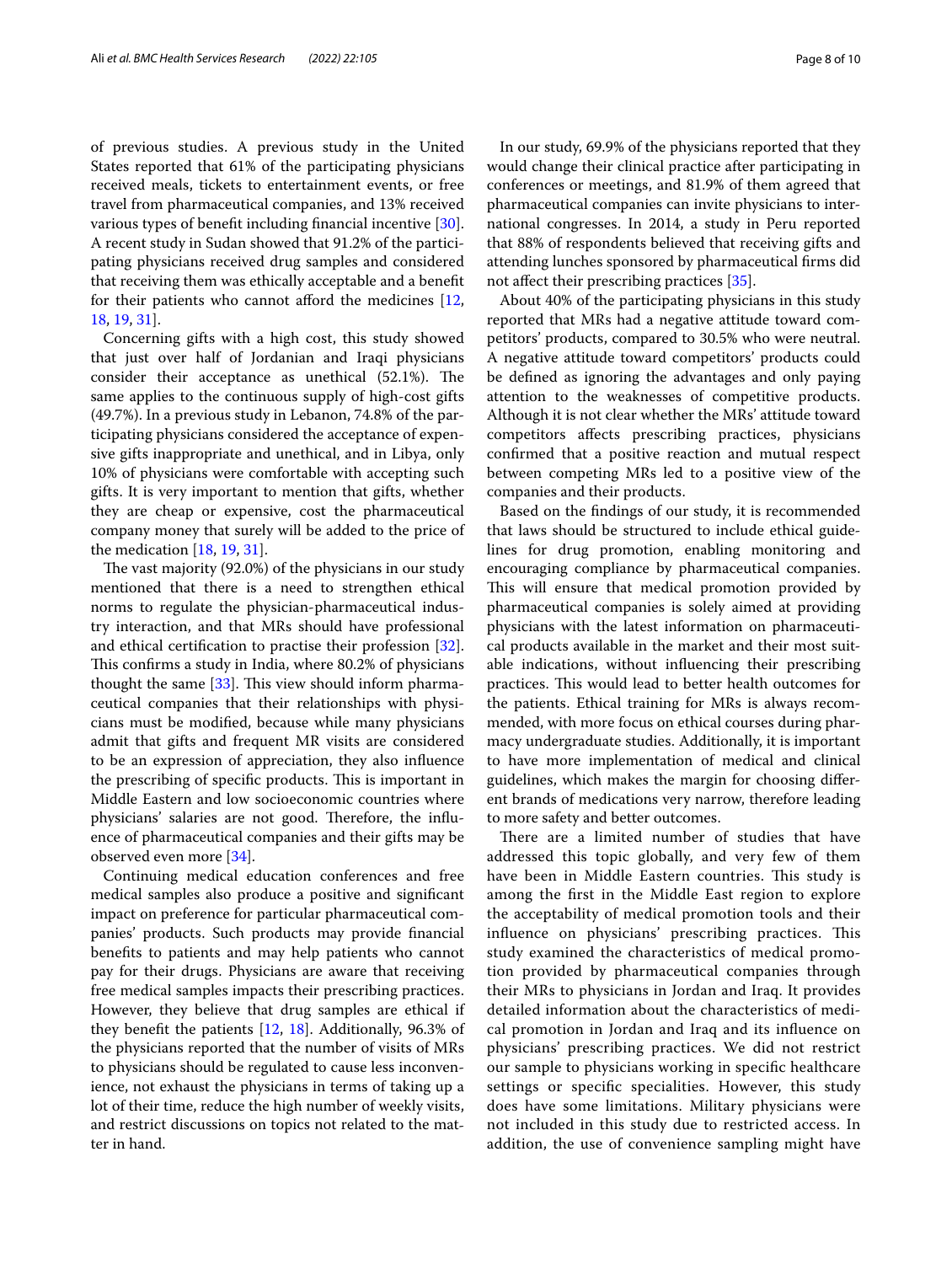afected the generalisability of our fndings as a nonprobability sampling technique was employed in this study. Some of the promotional concepts used were unknown to some physicians and the questionnaire was anonymous, which may lead to desirability bias. To minimise the possibility of this common bias we distributed the study questionnaire extensively to cover the majority of the working physicians from diferent specialities in diferent healthcare settings in Amman and Baghdad (the capital cities of Jordan and Iraq, where the majority of registered physicians practise). This should increase the generalisability of our findings. Despite the fact that in the original study Workneh et al. reported that they used a structured, pre-tested instrument, there was no information on the psychometric properties and the validity of the instrument; therefore, our fndings should be interpreted carefully.

## **Conclusion**

Medical promotion tools have a clear infuence on physicians' prescribing practices in Jordan and Iraq. Therefore, medical promotion should be controlled and guided by clear and country-specifc ethical guidelines. This will ensure safe medical promotion to physicians and optimise healthcare practices provided to patients.

#### **Abbreviations**

MR: Medical Representative; SPSS: Statistical Package for Social Sciences; SD: Standard Deviation; MCQ: Multiple Choices Question.

## **Supplementary Information**

The online version contains supplementary material available at [https://doi.](https://doi.org/10.1186/s12913-022-07525-1) [org/10.1186/s12913-022-07525-1](https://doi.org/10.1186/s12913-022-07525-1).

<span id="page-8-14"></span>**Additional fle 1.**

#### **Acknowledgements**

This study was supported by Isra University (Amman, Jordan).

#### **Authors' contributions**

Contributed to conception and design: A.Y.N. Contributed to acquisition of data: K.E.A and A.Y.N. Contributed to analyses of data: A.Y.N. Contributed to interpretation of data: K.E.A, A.Y.N, H.A. Drafting the work: K.E.A, A.Y.N, H.A, Z.K.A,. Revising the paper for important intellectual content: all authors. Final approval of the version submitted: all authors. Agreement to be accountable for all aspects of the work in ensuring that questions related to the accuracy or integrity of any part of the work are appropriately investigated and resolved: all authors. All authors have read and approved the manuscript.

#### **Funding**

No fund was received for this study.

#### **Availability of data and materials**

The datasets used and/or analysed during the current study are available from the corresponding author on reasonable request.

#### **Declarations**

#### **Ethics approval and consent to participate**

All study participants gave their informed consent for inclusion before they participated in the study. The study protocol was approved by the Research Ethics Committee of the Faculty of Pharmacy at Isra University (PH – 2019 – 03) and Iraq (the REC at the Ministry of Health). All methods were carried out in accordance with the principles of the Declaration of Helsinki.

#### **Consent for publication**

Not applicable.

#### **Competing interests**

The authors declare no confict of interest.

#### **Author details**

<sup>1</sup> Department of Applied Pharmaceutical Sciences and Clinical Pharmacy, Faculty of Pharmacy, Isra University, Amman, Jordan. <sup>2</sup>Inpatient pharmacy department, General Hospital in Al Diwaniyah, Al Qadisiyah, Al Diwaniyah, Iraq. 3 Faculty of Medicine, Umm Al-Qura university, Mecca, Saudi Arabia. <sup>4</sup>Pharmacy Practice Department, Clinical Pharmacy College, King Faisal University, Alhasa, Al Hofuf, Saudi Arabia. <sup>5</sup> Department of Pharmacy Practice, Kuwait University, Kuwait, Kuwait. <sup>6</sup> Family medicine Department, Faculty of medicine, King Abdulaziz university, Jeddah, Saudi Arabia.

#### Received: 19 May 2021 Accepted: 20 January 2022 Published online: 25 January 2022

#### **References**

- <span id="page-8-0"></span>1. Nordin Olsson I, Runnamo R, Engfeldt P. Medication quality and quality of life in the elderly, a cohort study. Health Qual Life Outcomes. 2011;9(95):1–9.
- <span id="page-8-1"></span>2. Leonardo AT, Lexchin J, Mintzes B. Medicines information and the regulation of the promotion of pharmaceuticals. Sci Eng Ethics. 2019;25(4):1167–92.
- <span id="page-8-2"></span>3. Heneghan C, et al. Evidence based medicine manifesto for better healthcare. BMJ. 2017;357:j2973.
- <span id="page-8-3"></span>4. Nazer L, Tufaha H. Health care and pharmacy practice in Jordan. Can J Hosp Pharm. 2017;70(2):150–5.
- <span id="page-8-4"></span>5. IRFAD. Healthcare in Iraq. 2021 December 13, 2021]; Available from: <http://www.irfad.org/about-irfad/>.
- <span id="page-8-5"></span>6. World Health Organization. WHO in Iraq. 2021 December 13, 2021]; Avail‑ able from: [http://www.emro.who.int/iraq/priority-areas/index.html.](http://www.emro.who.int/iraq/priority-areas/index.html)
- <span id="page-8-6"></span>7. Kavanagh C. Medication governance: preventing errors and promoting patient safety. Br J Nurs. 2017;26(3):159–65.
- <span id="page-8-7"></span>8. Chimonas S, Rozario N, Rothman D. Show us the money: lessons in transparency from state pharmaceutical marketing disclosure laws. Health Serv Res. 2010;45(1):98–114.
- 9. McFadden D, Calvario E, Graves C. The devil is in the details: the pharmaceutical industry's use of gifts to physicians as marketing strategy. J Surg Res. 2007;140(1):1–5.
- <span id="page-8-8"></span>10. Ravindran G. The physician and the pharmaceutical industry: both must keep the patient's interests at heart. Issues Med Ethics. 1999;7(1):21–2.
- <span id="page-8-9"></span>11. Mintzes B, Hayes DM. Understanding and Responding to Pharmaceutical Promotion: A practical guide: WHO/ Health Action International; 2010. p. 1–181.
- <span id="page-8-10"></span>12. Alowi M, Kani Y. Impact of pharmaceutical companies' promotional tools on physicians' prescription patterns: a systematic review. J Appl Pharm. 2018;10(3):1–11.
- <span id="page-8-11"></span>13. Alshurideh M, et al. Pharmaceutical promotion tools efect on Physician's adoption of medicine prescribing: evidence from Jordan. Mod Appl Sci. 2018;12(11):210–22.
- <span id="page-8-12"></span>14. Al-Areef M, Hassali M, Ibrahim M. Physicians' perceptions of medical representative visits in Yemen: a qualitative study. BMC Health Serv Res. 2013;13(331):1–8.
- <span id="page-8-13"></span>15. Workneh B, et al. Infuence of medical representatives on prescribing practices in Mekelle, Northern Ethiopia. PLoS One. 2016;11(6):1–11.